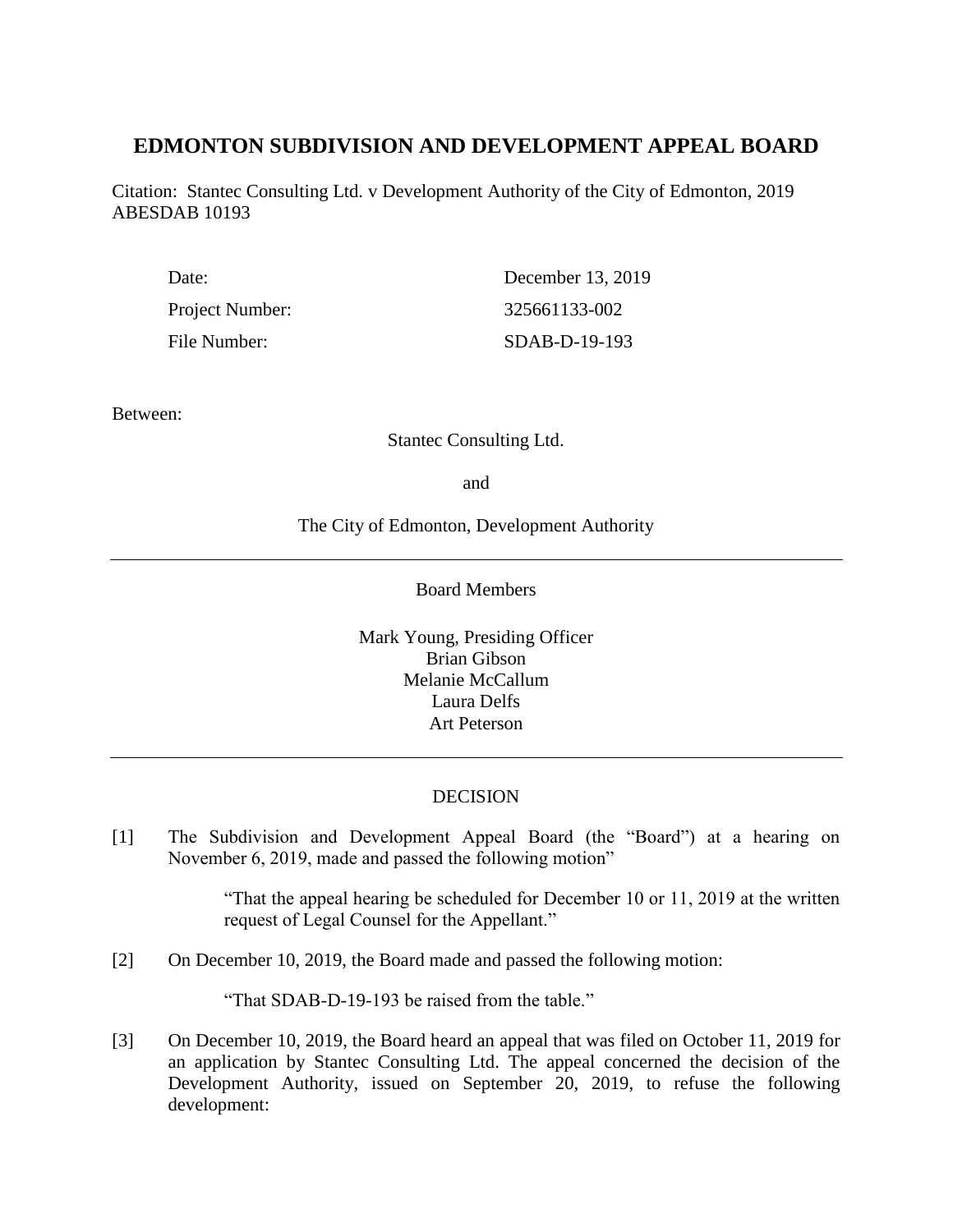## **Change the use from a General Retail Store to a Liquor Store, limited to 275 square metres (Proposed Floor Area 165 square metres)**

- [4] The subject property is on Plan 5809KS Blk 64 Lot 6, located at 10615 82 Avenue NW and Plan 5809KS Blk 64 Lot 7, located at 10631 - 82 Avenue NW, within the DC1 - Direct Development Control Provision. The Strathcona Area Redevelopment Plan applies to the subject property.
- [5] The following documents were received prior to the hearing and form part of the record:
	- Copy of the Development Permit application with attachments, proposed plans, and the refused Development Permit;
	- The Development Officer's written submissions;
	- The Appellant's written submissions; and
	- Online responses.

#### **Preliminary Matters**

- [6] At the outset of the appeal hearing, the Presiding Officer confirmed with the parties in attendance that there was no opposition to the composition of the panel.
- [7] The Presiding Officer outlined how the hearing would be conducted, including the order of appearance of parties, and no opposition was noted.
- [8] The appeal was filed on time, in accordance with Section 686 of the *Municipal Government Act*, RSA 2000, c M-26 (the "*Municipal Government Act*").

#### **Summary of Hearing**

- *i) Position of Ms. Lew, representing Stantec Consulting Ltd., who was accompanied by Mr. Burr, the Developer*
- [9] Ms. Lew read from her written submission.
- [10] The proposed Liquor Store is a high end wine store that is approximately 165 square metres (1776 square feet) in area.
- [11] The proposed Liquor Store is in the established neighbourhood of Queen Alexandra located adjacent to Strathcona and Garneau.
- [12] The commercial retail unit is located within the Southpark development, directly south of Whyte Avenue.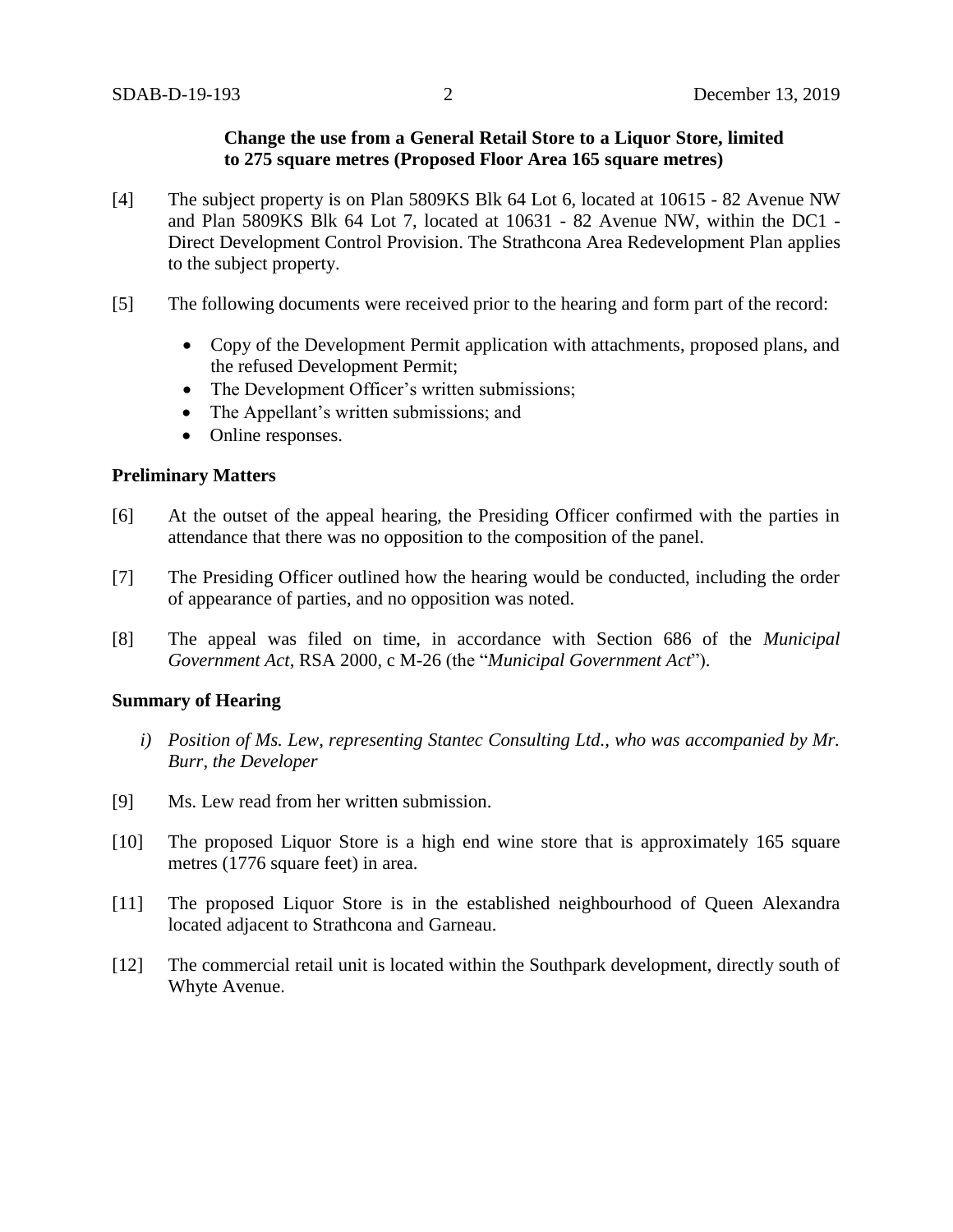- [13] The subject Site was a former car dealership and is currently under construction with a mixed use development.
- [14] The Development Officer refused the development permit for the following reasons:
	- i. Zoning Bylaw Section 85(1) Any Liquor Store shall not be located less than 500 metres from any other Liquor Store.
- [15] The proposed Liquor Store is approximately 284 metres away (as the crow flies) from an existing Liquor Store and approximately a 340-metre walk from the existing Liquor Store.
- [16] Historically, there have been several Liquor Stores which have been approved within 500 metres of an existing Liquor Store since the *Edmonton Zoning Bylaw* was amended in 2007.
- [17] Since the Bylaw was approved, several amendments have been made to Section 85 of the *Edmonton Zoning Bylaw* including exemptions to restrictions on separation distances between Liquor Stores for large commercial sites in a suburban context and to add additional design and parking regulations.
- [18] It was their submission that in this case as City Council approved the zoning for the site in March 2017 with Liquor Stores (previously listed as Minor Alcohol Sales and Major Alcohol Sales) as a Permitted Use, City Council's direction was to permit a Liquor Store on the site despite the two Liquor Stores located within 500 metres that were existing at the time.
- [19] There are no other regulations in regards to Liquor Stores referenced within the DC1 Direct Development Control Provision.
- [20] The Development Officer has referred back to Section 85 of the parent *Edmonton Zoning Bylaw* for the refusal which the Subdivision and Development Appeal Board has the authority to vary.
- [21] The area is higher in density than some of the other developing neighbourhoods.
- [22] From the 2019 Municipal Census, there were 21,000 residents residing in the neighbourhoods of Queen Alexandra, Strathcona, and Garneau, nearly double the population of downtown.
- [23] The proposed Liquor Store is in conformance with the plans in place for the area. Plan Whyte promotes adding vitality and increased modern retail and business to the area with a population forecasted to include another 8,000 new residents within the next 25 years.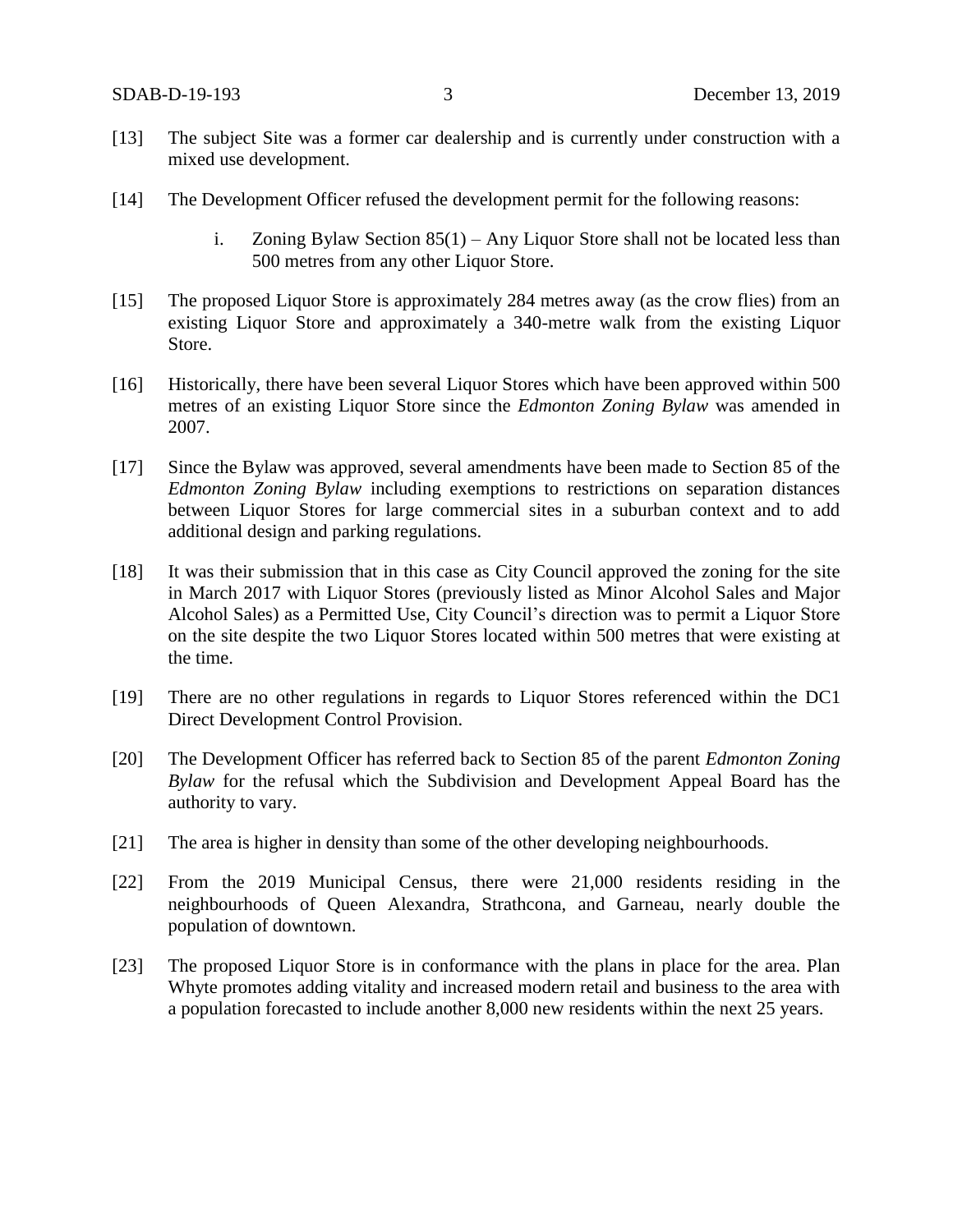- [24] The plan identifies a need for small retail commercial opportunities along Whyte Avenue.
- [25] The proposed Liquor Store is in conformance with the new City Plan that identifies Whyte Avenue as a primary corridor offering a broad range of employment, retail, and commercial opportunities.
- [26] The proposed Liquor Store will provide employment opportunities and will provide residents with a variety of choices.
- [27] Mr. Burr spoke on behalf of the developer, One Properties and Wheaton Properties Group.
- [28] This is the first building in a multi-phase development.
- [29] The intent is to create a vibrant mixed use development with new residential units and attractive retail.
- [30] It is important to understand the intent of what they are trying to achieve.
- [31] He referred to the photographs submitted at the hearing showing another store operated by the proposed tenant that is a high end wine display and food pairings development. The intent is to provide an offering that is not currently available on Whyte Avenue.
- [32] The proposed development will complement their investment and provide new occupants and residents with an alternative choice. It is clear from their analysis that amenities such as a high end wine store will make their development more attractive and enhance the vibrant urban feel of the area.
- [33] In his opinion, the separation distance between Liquor Stores in Section 85 of the *Edmonton Zoning Bylaw* is monopolistic in nature or intent and is intended to limit supply and restrict consumer choice.
- [34] When City Council listed Minor and Major Alcohol Sales as Permitted Uses in the DC1, they gave direction that such uses should be allowed notwithstanding the presence of other Liquor Stores within 500 metres.
- [35] Ms. Lew and Mr. Burr provided the following information in response to questions by the Board:
	- a. The *Municipal Government Act* does not allow the Board to vary the Direct Control Zone itself. However, where the Development Officer refuses the permit based on the parent bylaw and not a regulation within the Direct Control itself, the Board has the opportunity to vary the parent *Edmonton Zoning Bylaw*.
	- b. City Council approved Liquor Stores as Permitted Uses within the zone itself.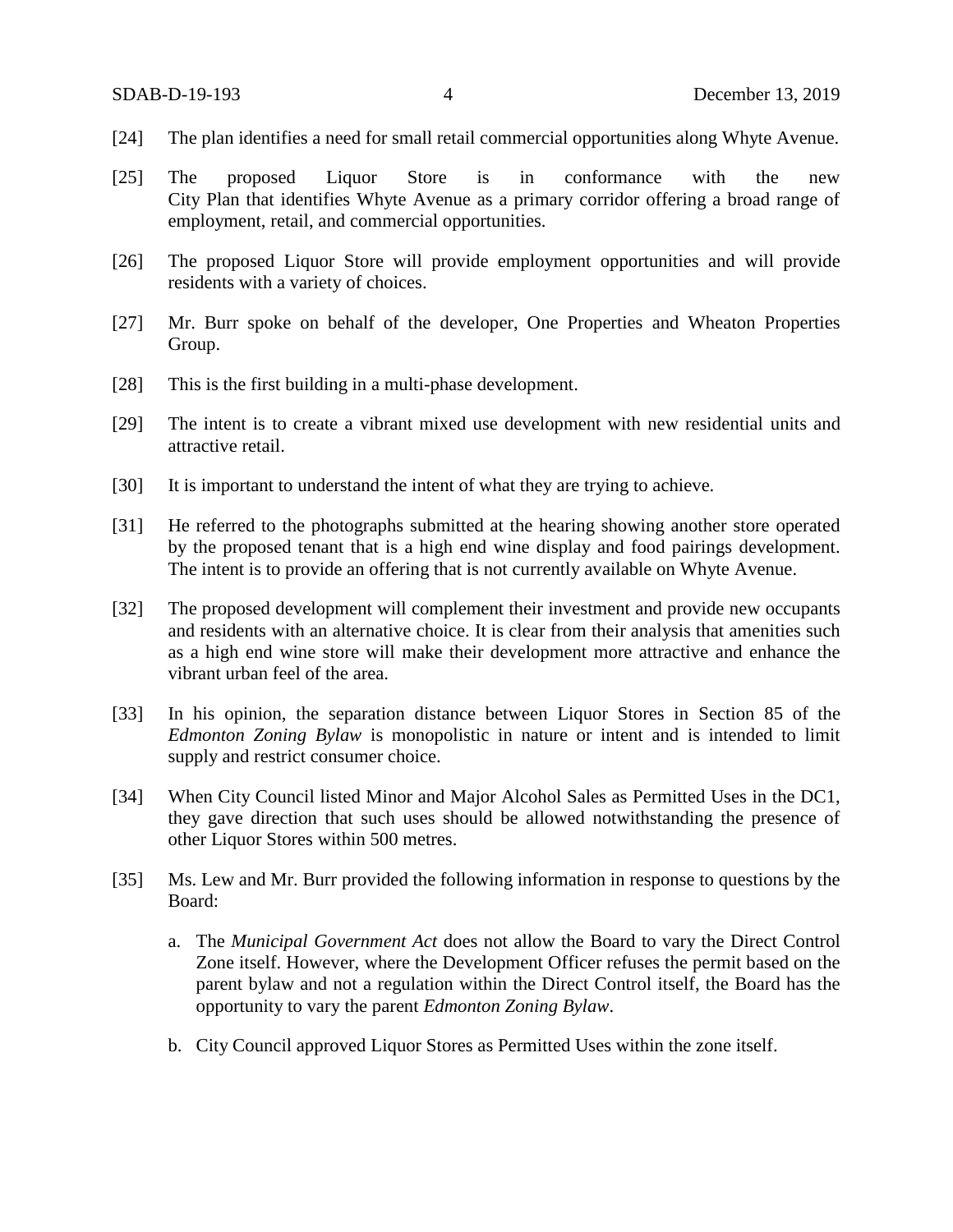- c. There were two Liquor Stores within 500 metres of the proposed development at the time City Council passed the DC1. City Council had full knowledge of this and still included Liquor Stores as a Permitted Use in the DC1. This indicates their intent that the 500-metre separation distance should not prohibit a Liquor Store in the DC1.
- *ii) Position of Mr. H. Kandola, an Affected Property Owner in Opposition to the Appellant*
- [36] Mr. Kandola is representing Tops Liquor Store which is located approximately 284 metres northwest of the subject Site.
- [37] His clients have had their stores since 1997.
- [38] The Tops Liquor store hours of operation are from 10:00 a.m. to midnight during the week and from 10:00 a.m. to 1:00 a.m. on the weekends.
- [39] The Liquor Store does not stay open past 1:00 a.m. due to crime in the area and the recent economic downturn.
- [40] There are approximately six Liquor Stores within a one-kilometer radius of the subject Site, not including bars.
- [41] He disagrees with the Appellant that what they are proposing is not currently available.
- [42] Some of the Liquor Stores in the area are within 650 metres to 900 metres of his client's Liquor Store.
- [43] His client's Liquor Store experiences crime and theft on most days.
- [44] The changes to the regulations in 2016 regarding Liquor Store separation distances granted an exemption to accommodate existing stores.
- [45] One of the areas granted the exemption was the Whyte Avenue commercial space.
- [46] The 500-metre separation distance has been effective in restricting further proliferation of new Liquor Stores along established commercial corridors such as Whyte Avenue.
- [47] A report from the Edmonton Police Service concluded that there was a significant positive correlation between the number of crimes and the number of Liquor Stores in areas where the distance between Liquor Stores is less than 379 metres on average.
- [48] In this case, the proposed store would be less than 379 metres from his client's store.
- [49] An Alberta Health Services report from June 2016 concluded that Liquor Store density could be a major public health concern and there appears to be a strong association between density and violence as well as underage drinking.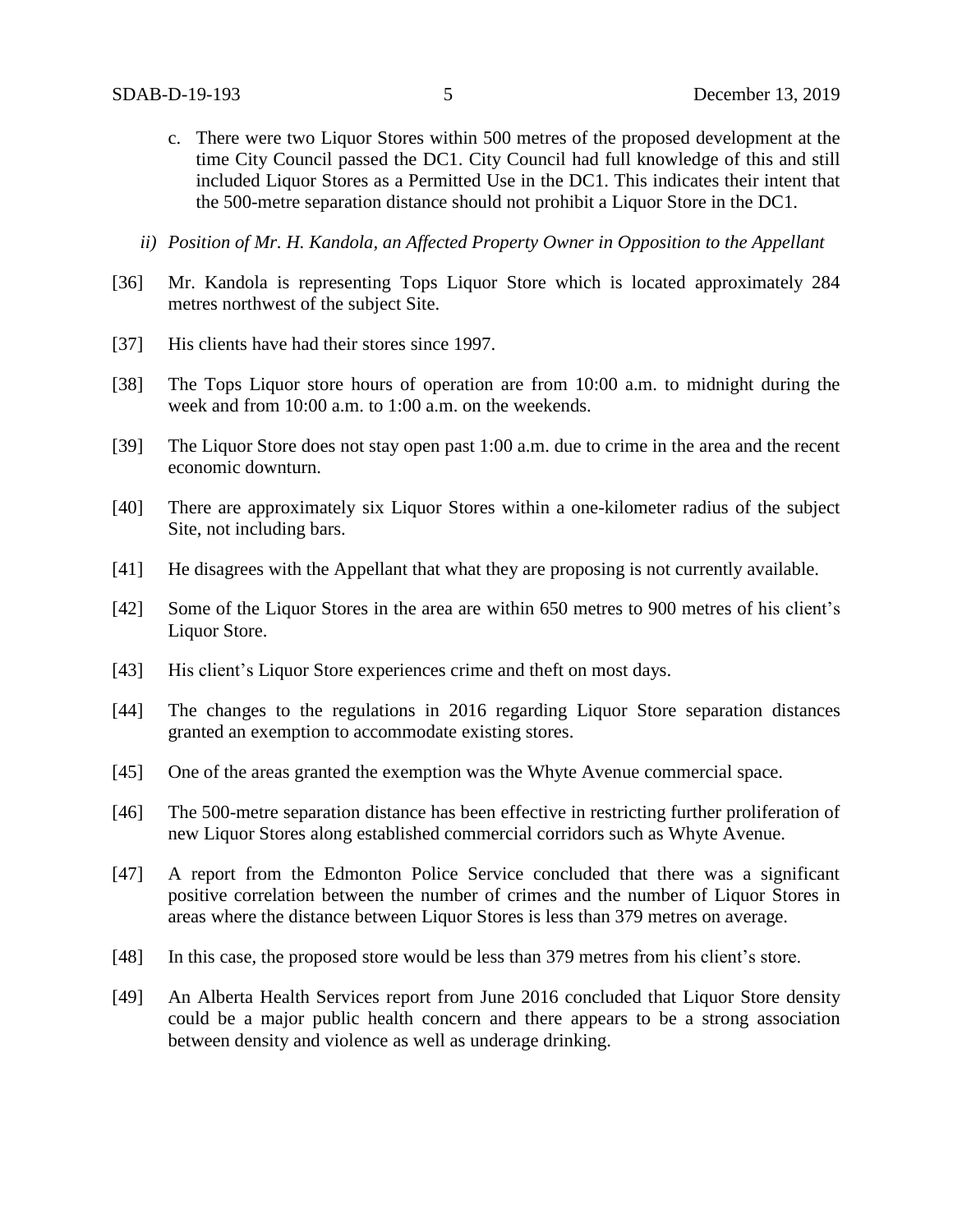- [50] The Appellant feels that the 500-metre distance is monopolistic and should not apply in this higher denser community. This is irrelevant. These are arguments that have been made since 2016.
- [51] Council has considered these arguments but has maintained the reasonable limit on the distance between Liquor Stores.
- [52] In April 2016 a poll of 1,700 Edmonton residents conducted on behalf of the Alberta Liquor Stores Association found that close to 60 percent of Edmonton residents were opposed to any change that would eliminate the distance between liquor stores.
- [53] In 2019, City Council revisited the issue around Liquor Store distances as it applied to mature communities. They decided they would not change the 500-metre rule, even in higher density situations, which is one of the Appellant's arguments. Council felt that loosening the rules would cause the proliferation of Liquor Stores and the negative consequences that come with that.
- [54] In his opinion, the Development Officer followed the directions of City Council and these types of appeals should not be allowed.
- [55] Mr. Kandola provided the following information in response to questions by the Board:
	- a. He confirmed that the distance between the Sobeys Liquor Store and his clients Liquor Store on 109 Street is 650 metres.
	- *iii) Position of the Development Officer, Mr. N. Shah*
- [56] The Development Authority did not appear at the hearing and the Board relied on Mr. Shah's written submission.
	- *iv) Rebuttal of the Appellant*
- [57] With regard to the Edmonton Police Service report, the Appellant spoke to the Police about Liquor Stores in general. The Police Service stated that they did not have any proof that Liquor Stores increase crime. The Police Service had no comment about increasing the density of Liquor Stores and stated they would deal with any issues by policing the area.

#### **Decision**

[58] The appeal is DENIED and the decision of the Development Authority is CONFIRMED. The development is REFUSED.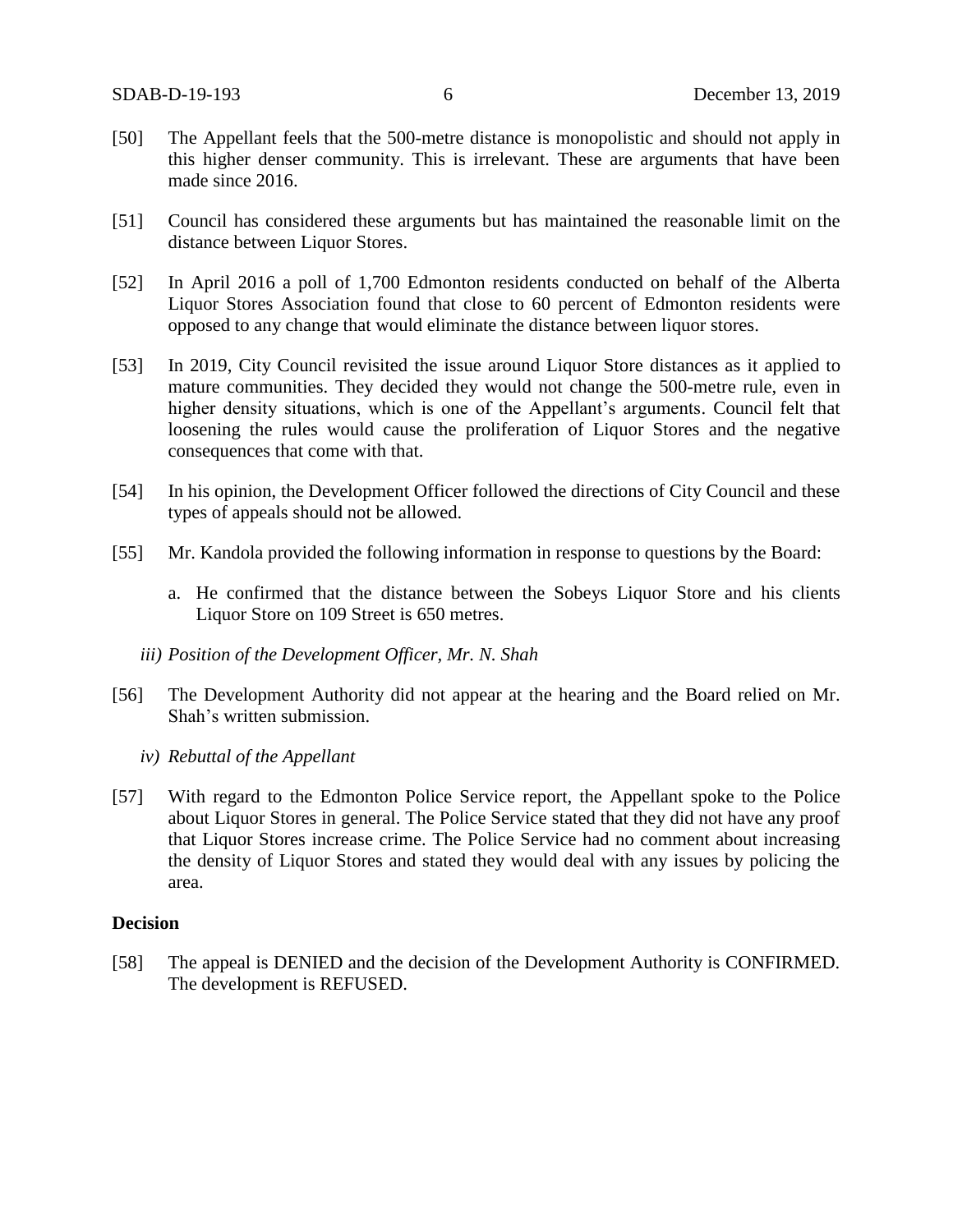#### **Reasons for Decision**

[59] The proposed development is located in the DC1 Direct Development Control Provision (Bylaw 17848) the "DC1". Therefore, this appeal is subject to Section 685(4)(b) of the *Municipal Government Act* which states:

> 685(4) Despite subsections  $(1)$ ,  $(2)$  and  $(3)$ , if a decision with respect to a development permit application in respect of a direct control district

(a) …

- (b) is made by a development authority, the appeal is limited to whether the development authority followed the directions of council, and if the subdivision and development appeal board finds that the development authority did not follow the directions it may, in accordance with the directions, substitute its decision for the development authority's decision.
- [60] Accordingly, the Board must determine whether or not the Development Officer followed the directions of Council in refusing the proposed development permit.
- [61] In the DC1, Major and Minor Alcohol Sales are listed Uses at the location of the proposed development.
- [62] Section 3.2.1(l) of the *Edmonton Zoning Bylaw* states:
	- …
	- l. Major Alcohol Sales is deemed to be Liquor Stores
	- m. Minor Alcohol Sales is deemed to be Liquor Stores, limited to 275 square metres.
- [63] In refusing the development permit, the Development Officer relied on Section 85 of the *Edmonton Zoning Bylaw,* the relevant portions of which state:
	- 1. Any Liquor Store shall not be located less than 500 metres from any other Liquor Store.
	- 2. Notwithstanding subsection 85(1), a Liquor Store may be located less than 500 m from any other Liquor Store if located:
		- a. outside the boundary shown in Appendix 1 to Section 85, provided:
			- i. the Liquor Stores are located on separate Sites, and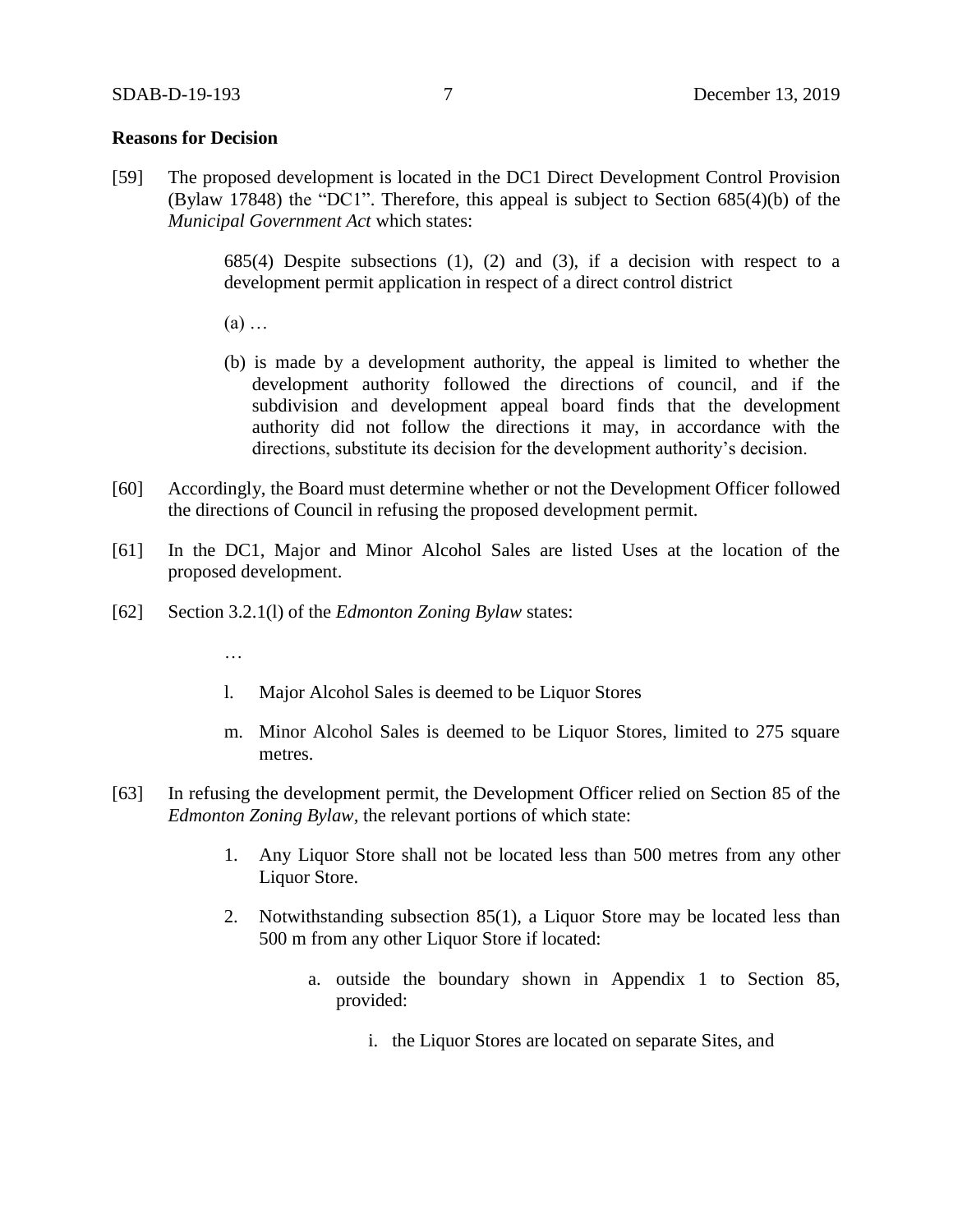…

- ii. at least one Liquor Store is located on a Site greater than 2.5 ha in size that is zoned CSCa, UVCa, GVC, TCC, DC1, DC2, CSC, CB1, CB2, CHY, CO or CB3.
- 6. Notwithstanding Section 11 of this Bylaw, a Development Officer shall only grant a variance to subsection 85(1) or subsection 85(2) as outlined in subsections 85(7), 85(8) and 85(9).
- 7. When the Development Officer receives an application for a Development Permit that is for the purpose of accommodating the temporary relocation of an approved Liquor Store within 500 m of its original location, a variance to subsection 85(1) or subsection 85(2) may be granted where:
	- a. the application for the Development Permit is for a Temporary Development, in order to limit the introduction of an additional Liquor Store within [500 me](https://webdocs.edmonton.ca/InfraPlan/zoningbylaw/ZoningBylaw/Measurements/im500.htm)tres of the original approved Development Permit;
	- b. the temporary location for any Liquor Store is not within [500 me](https://webdocs.edmonton.ca/InfraPlan/zoningbylaw/ZoningBylaw/Measurements/im500.htm)tres of any legally conforming Liquor Store; and
	- c. the application for a Development Permit will not result in a total Floor Area for a Liquor Store that is 10.0% greater than the Floor Area of the existing approved Liquor Store, to a maximum increase of 50 square metres.
- 8. When a Development Officer receives an application for a Development Permit that is for the purpose of accommodating the reversion of an existing approved Liquor Store back to its original location on a Site, a variance of subsection 85(1) or subsection 85(2) may only be granted where the application for the reversion is submitted to the Development Officer within 5 years of the date of vacating the original location and the application will not result in a total Floor Area that is greater than the original approved Liquor Store.
- 9. The issuance of a Development Permit which contains a variance pursuant to subsection 85(7) shall be issued as a Temporary Development for a duration of up to 5 years or less, to be determined by the Development Officer.
- [64] The Development Officer relied on Section 85(1) to refuse the development permit because the proposed Liquor Store would be located within 500 metres of an existing Liquor Store. Section 85(2) does not apply in this situation because the proposed Liquor Store would not be located outside the boundary shown in Appendix 1.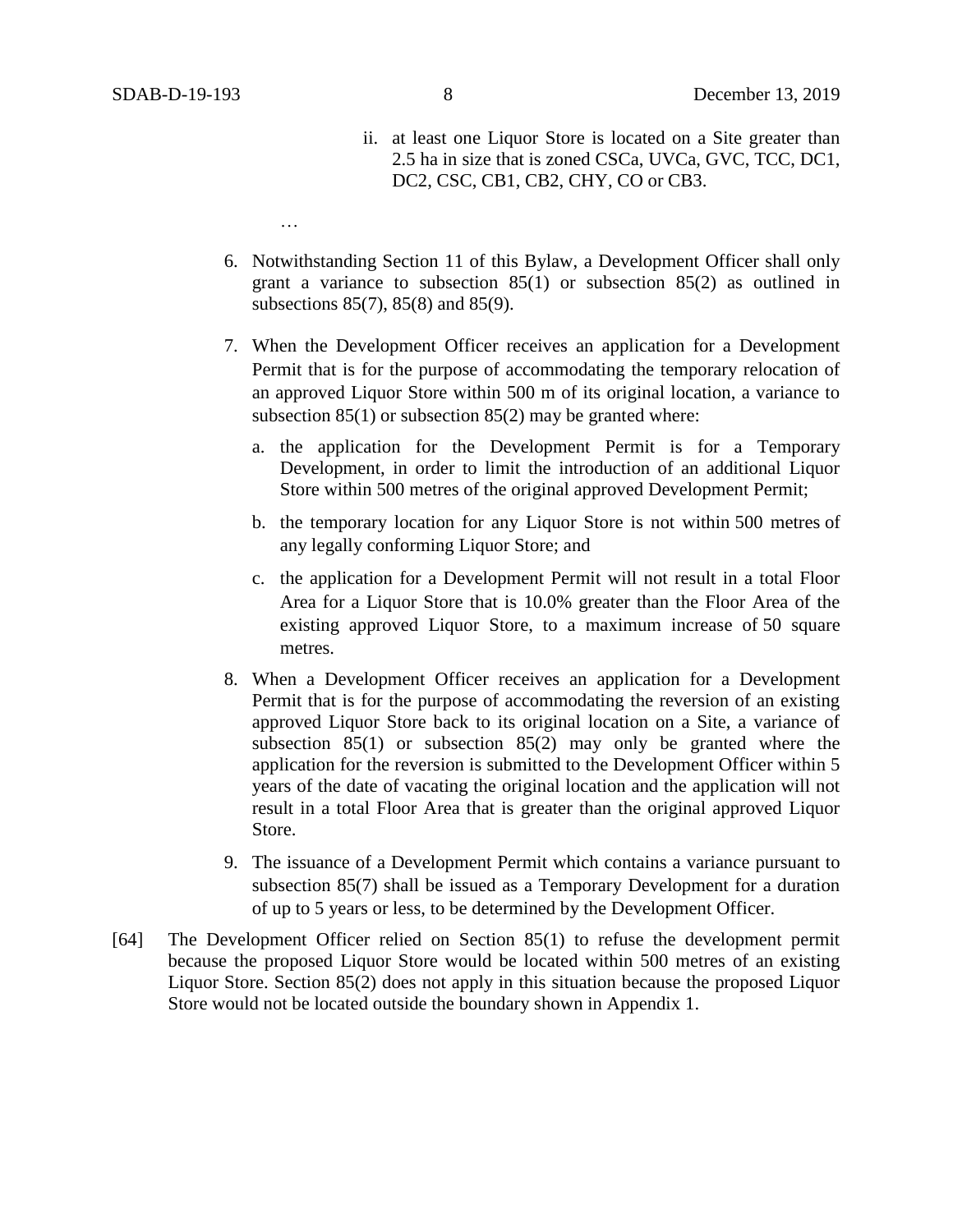- [65] Section 85(6) limits the Development Officer's discretion to grant variances to the 500metre separation distance to certain very specific circumstances, none of which apply to this case.
- [66] Accordingly the Development Officer does not have the authority to grant a variance to the 500-metre separation distance in this situation.
- [67] The Appellant argued that the Development Officer made an error in interpreting Council's direction because, at the time the DC1 came into effect, there were two other Liquor Stores within 500 metres of the proposed development.
- [68] The argument is that City Council would not have listed Liquor Stores as a Use in the DC1 knowing that there were other Liquor Stores in the area that would prohibit such developments in the DC1.
- [69] The Board does not accept that submission. If City Council wanted to exempt Liquor Stores in the DC1 from the 500-metre separation distance requirement, they would have done so explicitly.
- [70] The Board is of the view that it would be improper to impute such an intention on part of City Council simply on the basis that Liquor Stores is a listed Use in the DC1.
- [71] There is the possibility that any other Liquor Stores within the 500-metre separation distance of the DC1 will cease to exist, thereby allowing a Liquor Store to be developed in the DC1 in the future. It is more reasonable to interpret Council's directions in this light rather than to impute an intention to implicitly waive the separation distance requirement.
- [72] The Appellant also argued that the Development Officer erred in interpreting the directions of City Council because the DC1 does not specifically include Section 85 within it. The argument is that, while the Board does not have the authority to vary the provisions of the DC1, the Board does have the power to grant variances to the *Edmonton Zoning Bylaw*.
- [73] The Board rejects this argument. Section 710.4(5) of the *Edmonton Zoning Bylaw* states:
	- 5. All regulations in this Bylaw shall apply to development in the Direct Development Control Provision, unless such regulations are specifically excluded or modified in a Direct Development Control Provision.
- [74] Therefore, Section 85 is included among those regulations that apply to the DC1 and the Board concludes that the provisions of that section form part of the directions of Council that the Development Officer was obliged to follow. The Board notes that Section 710.4(5) says that the regulations apply in the Direct Development Control Provision unless such regulations are *specifically* excluded or modified. There is nothing in the DC1 specifically modifying or excluding the application of Section 85.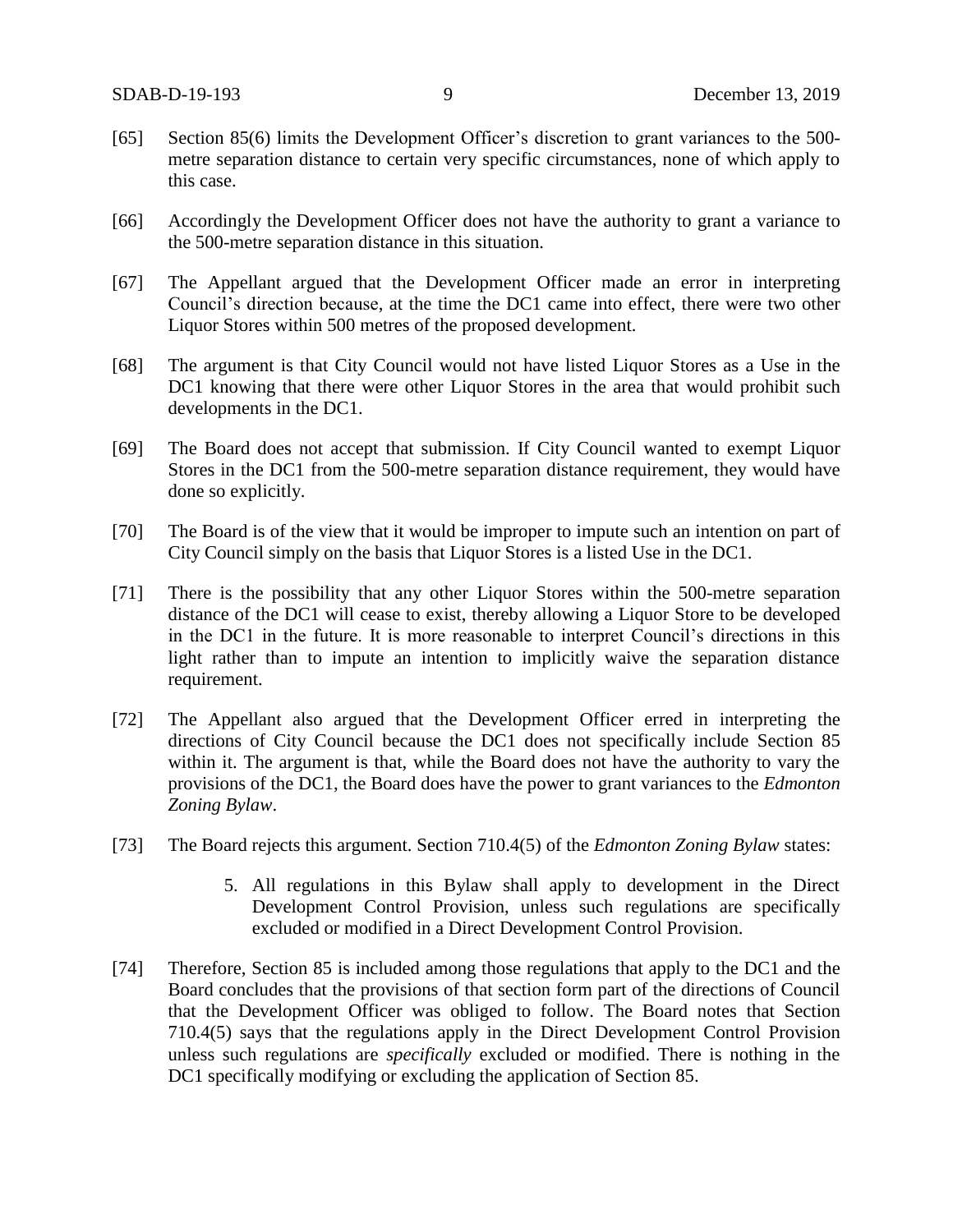[75] The Board finds that the Development Officer did not err in interpreting the directions of City Council. Accordingly, the Board does not have the jurisdiction to interfere with the Development Officer's decision in this matter and the appeal is denied.

Mark Young, Presiding Officer Subdivision and Development Appeal Board

CC: City of Edmonton, Development & Zoning Services, Attn: Mr. N. Shah / Mr. H. Luke Stantec, Attn: Y. Lew T. Burr Tops Liquor, Attn: H. Kandola / A. Aggarwal / R. Aggarwal / J. Deol Lizotte & Associates, Attn: S. Keomanivong